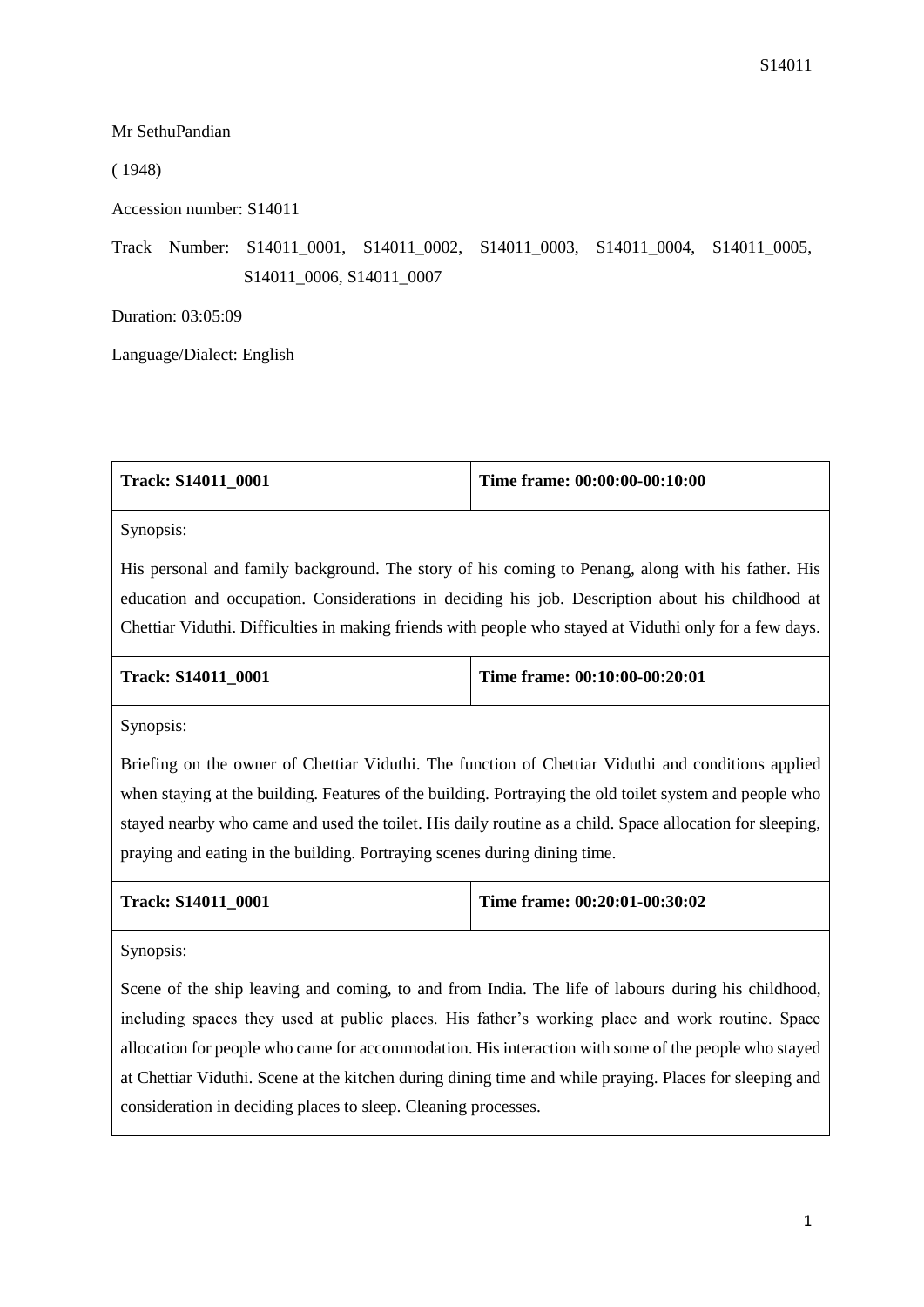| <b>Track: S14011 0002</b> | Time frame: $00:00:00-00:10:00$ |
|---------------------------|---------------------------------|
|                           |                                 |

Sharing of his thoughts during childhood and his relationship with his father. Radio as one of the entertainment during childhood. His father's duty in maintaining the praying place. Description of the Deepavali celebration at Chettiar Viduthi.

| <b>Track: S14011 0002</b> | Time frame: 00:10:00-00:20:01 |
|---------------------------|-------------------------------|
|                           |                               |

Synopsis:

Relationship between the owner (which is a trust) with the employees and their working mode. Usual space allocation for daily activities during the 1950s. His father and his daily life. Scenes during the May 13 incident. Impact of the repeal of Penang's free port status on the Indian labourers. Reason behind their moving to Penang Street from Chettiar Viduthi in 1963.

| <b>Track: S14011 0002</b> | Time frame: $00:20:01-00:30:02$ |
|---------------------------|---------------------------------|
|                           |                                 |

Synopsis:

Continued with the reason of their moving to Penang Street and how they started the money lending business. Features of their house in Penang Street which they shared with five other people. Space allocation in the new house. Continued with the impact of the lifting of free port status on local people's business. Impact of the lifting of Rent Control Act on local residents. Security situation in Chettiar Viduthi during his childhood. The interviewee's feelings when he was young, his journey of life up to today. Sharing on one of his naughty acts during his childhood.

| <b>Track: S14011 0003</b> | Time frame: 00:00:00-00:10:01 |
|---------------------------|-------------------------------|
|---------------------------|-------------------------------|

Synopsis:

Moments that he enjoyed during his stay in Chettiar Viduthi. His feelings when he first came to Penang and how he overcame it. His memory about the devaluation of the Japanese banana currency. The way of keeping their ties with family in India by writing letter. George Town in his eyes when he was young.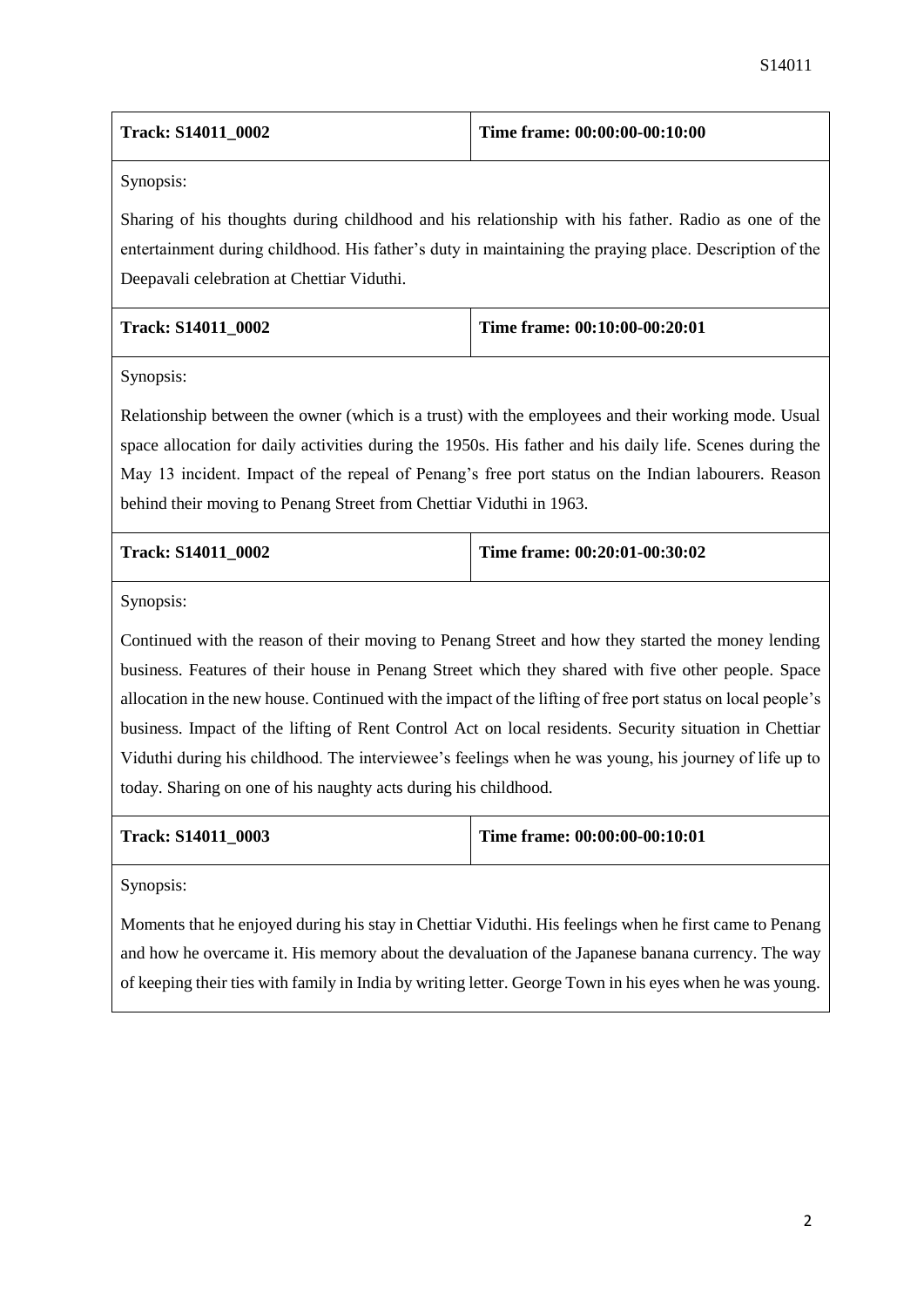| <b>Track: S14011 0003</b> | Time frame: $00:10:01-00:19:22$ |
|---------------------------|---------------------------------|
|---------------------------|---------------------------------|

The interviewee's daily life when he was staying at Penang Street. Space allocation in the Penang Street house. The exterior and interior features of his new house. Differences between George Town when he was young and now. Problems seen in George Town. Considerations in deciding a place to live.

| <b>Track: S14011 0004</b> | Time frame: 00:00:00-00:10:00 |
|---------------------------|-------------------------------|
|                           |                               |

Synopsis:

Circumstances surrounding his occupation in the Indian Chamber of Commerce Penang, from 1980 until to date. Features of the Indian Chamber of Commerce building in the 1980s. His privileges in getting the job as the executive secretary. His work routine. Sharing on his working experience regarding the development in Little India.

| <b>Track: S14011 0004</b> | Time frame: $00:10:00-00:20:01$ |
|---------------------------|---------------------------------|
|                           |                                 |

Synopsis:

Description on how he got married in 1971. Preparation and way of communication made before his marriage. The couple's moving to a new house at Jalan Sungai after wedding and how he arranged his wife's coming to Penang. His daily life after getting married. How they ended up in Jalan Utama after a few years staying at Jalan Sungai and opened a mini market.

| <b>Track: S14011 0004</b> | Time frame: $00:20:01-00:30:30$ |
|---------------------------|---------------------------------|
|                           |                                 |

Synopsis:

Continued with their mini market's business, reason of its closing and his wife's life afterwards. His children's background. Deepavali celebration after marriage. His tie with his old friends at Penang Street after their moving out and activities done during weekend. How the repeal of Rent Control Act changed their lives. Experience when travelling back to India by ship, including how they packed and loaded their stuff.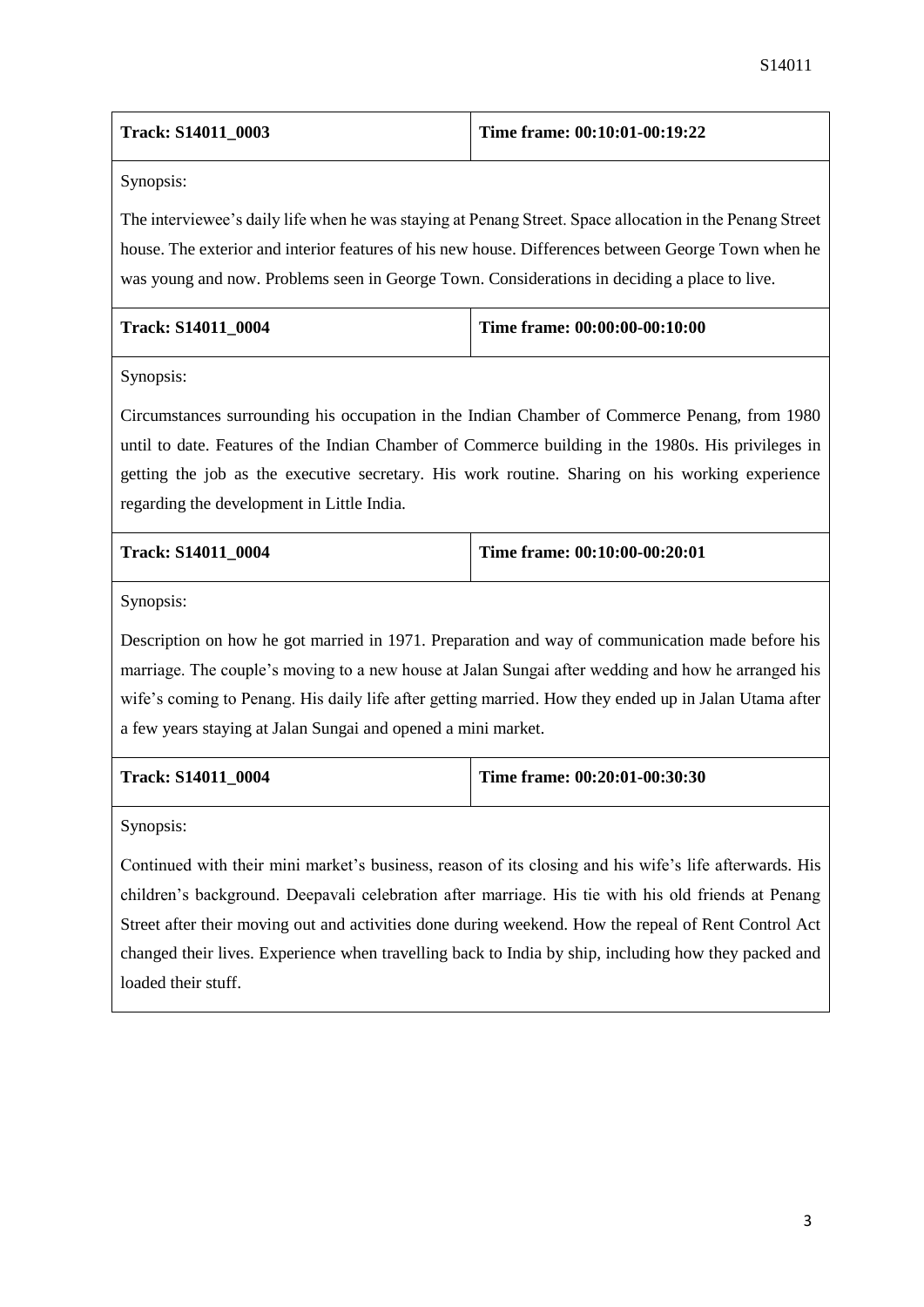| <b>Track: S14011 0005</b> | Time frame: 00:00:00-00:10:00 |
|---------------------------|-------------------------------|
|                           |                               |

Continued with their experience of travelling back to India by ship. Things they brought back to India and shops to do shopping. How did they help each other to bring things back to India. Interaction with his father, on the matter of money. Deepavali celebration at the Penang Street house.

| Track: S14011 0005 | Time frame: $00:10:00:00-00:20:01$ |
|--------------------|------------------------------------|
|                    |                                    |

Synopsis:

Continued with Deepavali celebration at the Penang Street house, including the shops they frequented. Daily life and enjoyable time during his stay at the Penang Street house. Reason of why he felt his life in Penang Street was more enjoyable compared to Chettiar Viduthi. Interaction between the interviewee and the children staying there. Feelings when going back to India. Why he decided to still stay in Penang. Recalled the time when he first moved into Chettiar Viduthi.

| <b>Track: S14011 0005</b> | Time frame: $00:20:01-00:29:30$ |
|---------------------------|---------------------------------|
|                           |                                 |

Synopsis:

Description about the first person he spoke to in Chettiar Viduthi and their interaction. Explanation on the timing of the ship coming from and going to India. Happiest moment while staying at Vidithi. Usual activities and things they bought, for people who came and stayed for a few days before leaving to India. His experience when going back to India.

| <b>Track: S14011 0006</b> | Time frame: $00:00:00-00:10:00$ |
|---------------------------|---------------------------------|
|                           |                                 |

Synopsis:

Explanation on how things were unloaded from the ship by porters, how they were labeled and identified, and what tools used. Continued with the scene when travelling back to India by ship, including the smell.